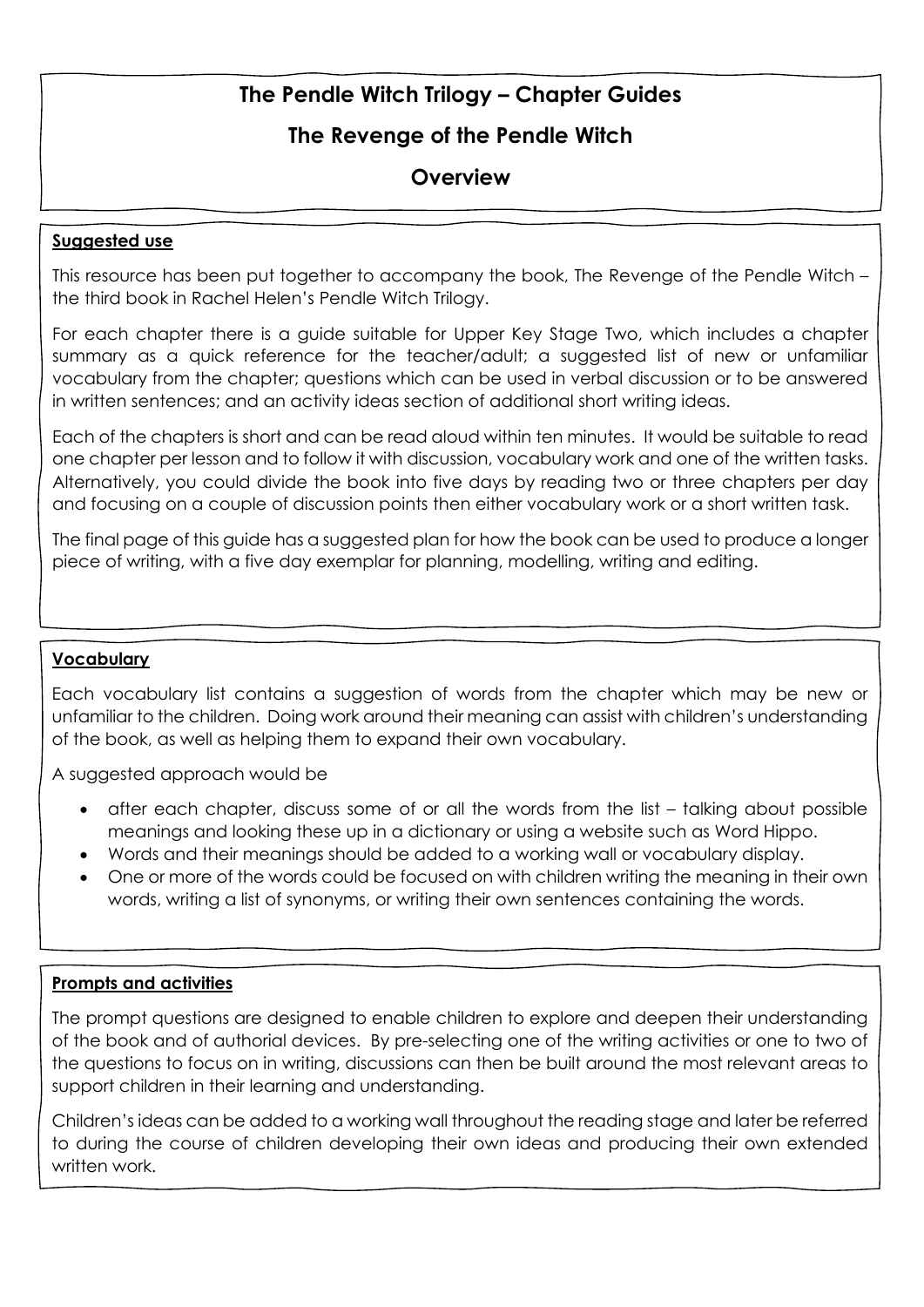## **The Revenge of the Pendle Witch**

# **Chapter One**

#### **Chapter Summary**

- Chapter one is a description of someone coming back to life and fighting their way out from under the ground
- She is in a woodland and has flashes of memories of a box and a bone, an orange flame and a pain in her ankle – this relates back to the final chapter of The Betrayal of the Pendle **Witch**
- At the end of the chapter, we learn it is Agnes, who died at the end of The Betrayal of the Pendle Witch

#### **Vocabulary**

- Consciously
- Unaware
- Dank
- Flail
- Entombed
- Matted
- Deformity

#### **Activity ideas**

- If you have recently read The Betrayal of the Pendle Witch, list the things from this chapter that relate to the final chapter of that book, and explain what their significance is.
- Create a list or chart of emotions which Agnes feels at different parts of the chapter with evidence from the book to show this.

- What is happening in the chapter?
- If you have recently read The Betrayal of the Pendle Witch, in what ways does this chapter link to the final chapter of that book?
- What different emotions does Agnes feel over the course of the chapter?
- Can you summarise the chapter in your own words?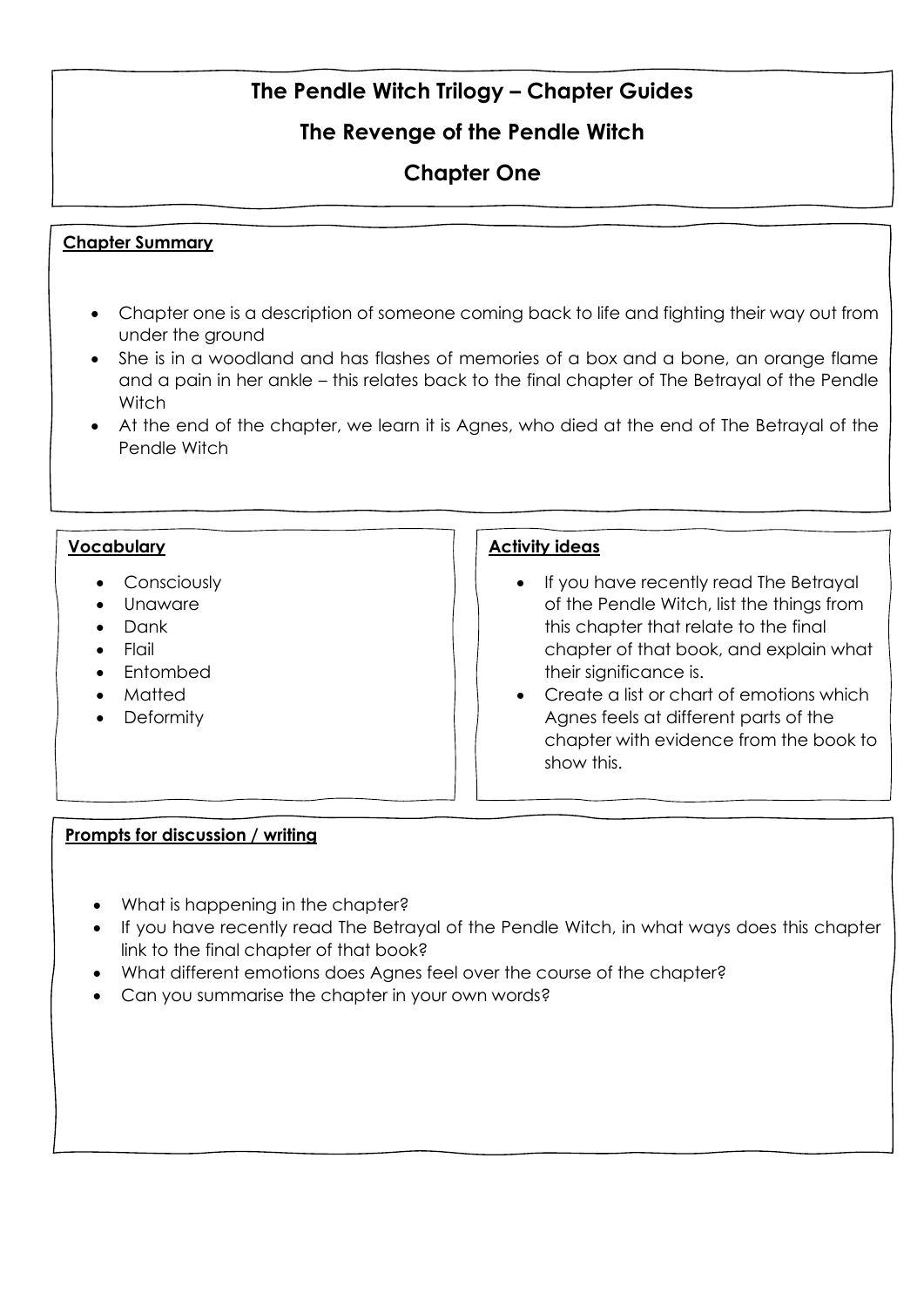## **The Revenge of the Pendle Witch**

## **Chapter Two**

### **Chapter Summary**

- Izzy wakes Alice from a nightmare (these are the main characters from book one, The Curse of the Pendle Witch)
- We learn that it is two weeks since Alice buried the box in the woods
- Alice decides to visit Maggie Duerden (the old lady from book one who helped her to bury the box in the woods)
- Alice and Izzy walk to Maggie's and Alice asks her how she knew about the curse on the box and what to do with it

#### **Vocabulary**

- Intensified
- Silhouette
- Eternal
- Slumber
- Compulsion
- Excavations
- Skewed

#### **Activity ideas**

- Compare the writing styles between chapters one and two by listing features of how they are written and giving examples.
- Rewrite the second half of the final page of the chapter using the style of the first chapter (third person, past tense)

- How does the writing style compare in this chapter to the previous one? If you have read the other two books in the trilogy, how do the writing styles in this book link to them?
- Where do Alice and Izzy go and why?
- How does Alice feel when they get there?
- What does Alice want to find out from Maggie?
- Can you summarise what happens in the chapter?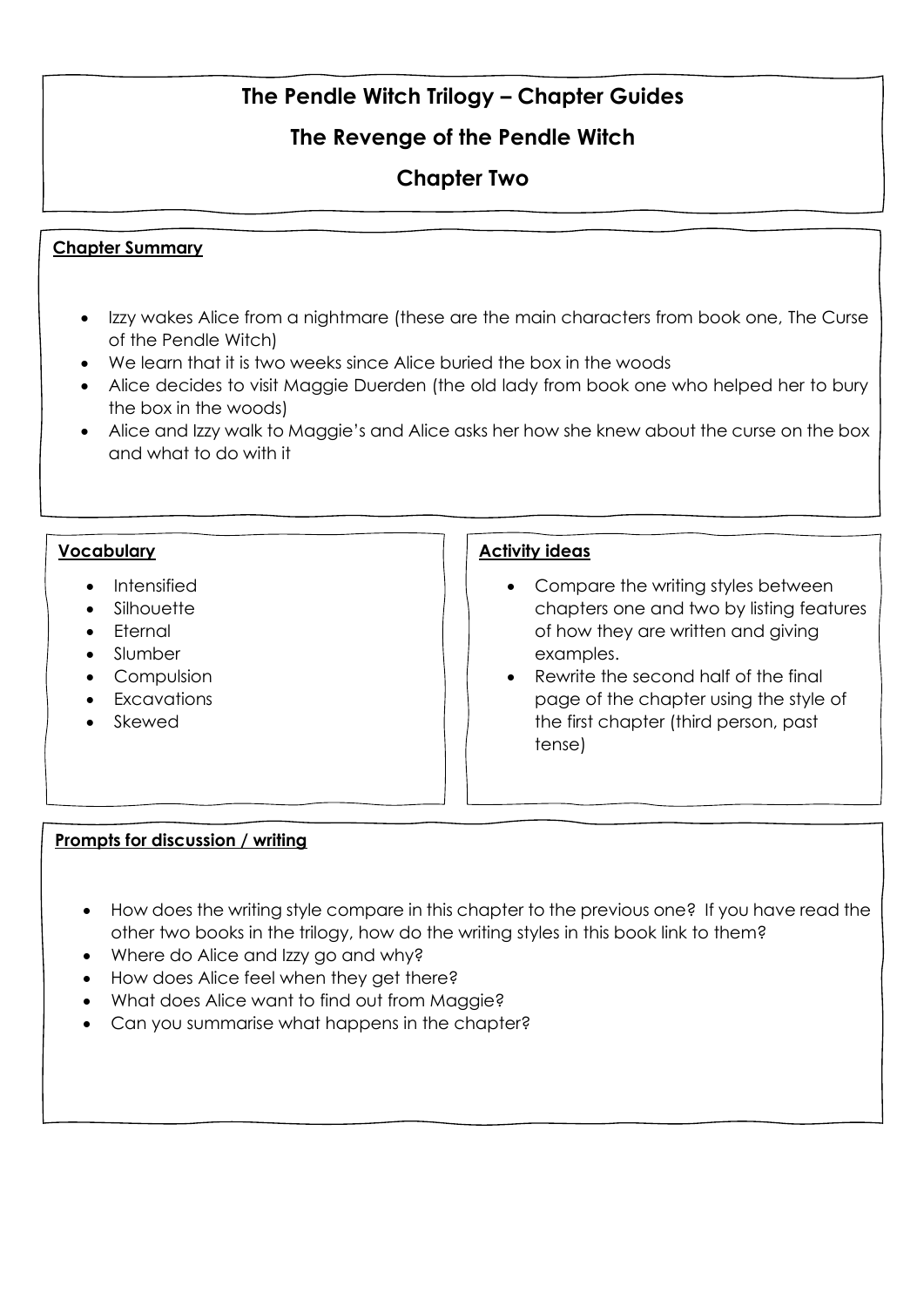## **The Revenge of the Pendle Witch**

## **Chapter Three**

#### **Chapter Summary**

- Agnes is moving through the woods, trying to remember her past
- She finds the box that she had carried in book two and which Alice had buried at the end of book one
- She opens the box and finds some things in it she doesn't recognise the items added by Alice as instructed by Maggie in book one
- She remembers Demdike and that she wanted to curse her
- Then she remembers her friend Margaret, and of seeing her with the magistrate as she was casting the spell against Demdike – she is sure Margaret betrayed her to the magistrate
- She feels hatred towards them both

### **Vocabulary**

- Overwhelming
- Reverberated
- Empower
- Canopy
- Obliterated
- Scuttled
- Crone
- Unkempt
- Seething
- Contempt

#### **Prompts for discussion / writing**

- Write a letter to Agnes advising her what you think she should do – think about what she remembers about and her emotions towards Demdike and Margaret.
- Vocabulary focus revisit the new/unfamiliar vocabulary discussed so far. Write sentences using a selection of the words.

- What does Agnes find in the woods?
- How do the different objects make her feel/affect her memories?
- What are her feelings towards Demdike?
- What does she remember about Margaret and what emotions does this make her feel?
- What decision does she feel she has to make?
- Can you summarise the chapter in your own words?
- What do you predict Agnes will do?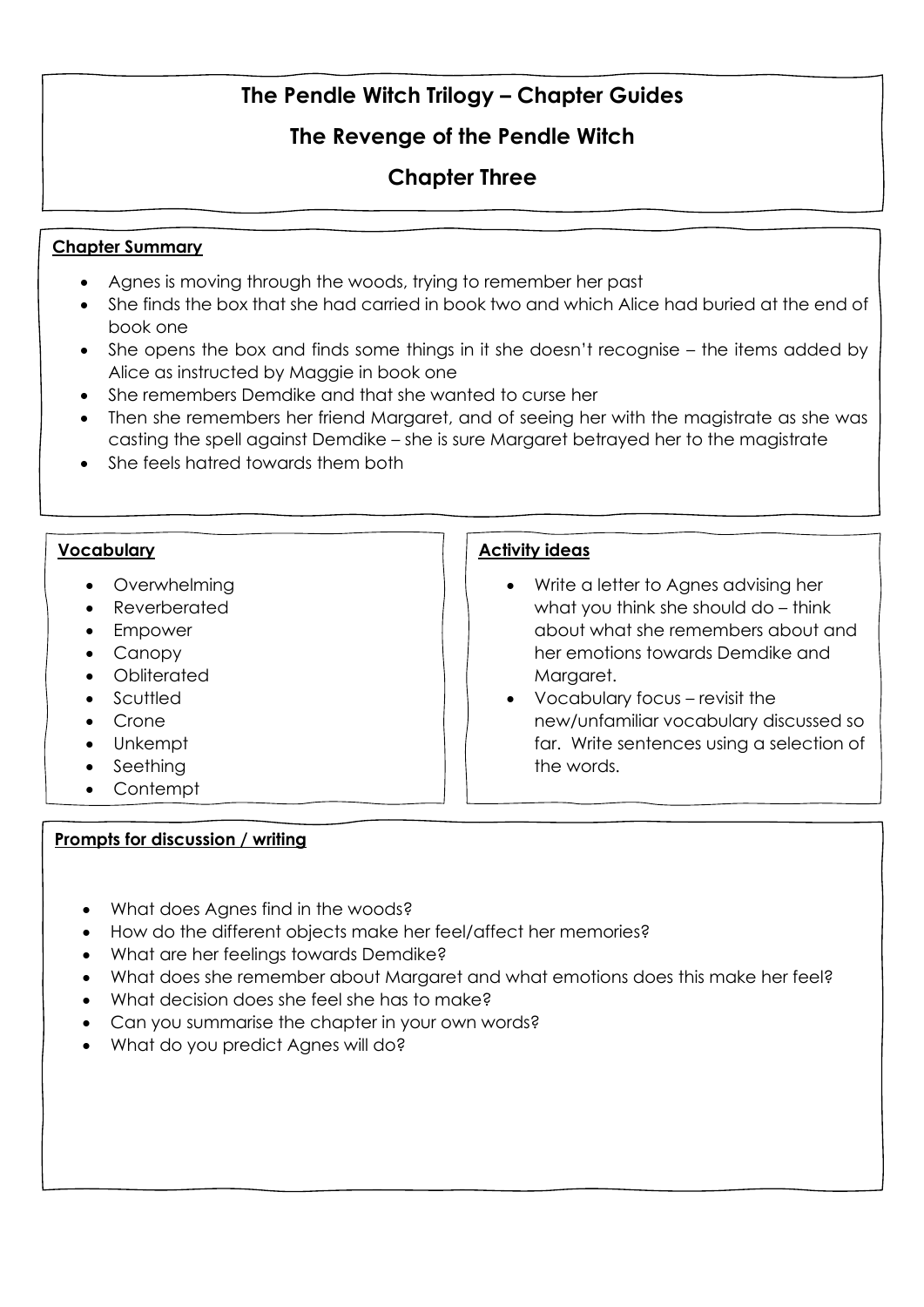# **The Revenge of the Pendle Witch**

# **Chapter Four**

### **Chapter Summary**

- Maggie is telling Alice about the box, about the family who found it in the 1960s but chose to bury it by the barn rather than in the woods, and about how the curse affected them
- Izzy asks Maggie how she knows about the curse
- Maggie explains about the Good Friday coven at Malkin Tower and about two girls who ran away for fear of getting arrested. She tells how one of them died with the wooden box, and the other was arrested and taken to Lancaster Castle
- The girls head back home but Alice feels like she is leaving with more questions than answers

## **Vocabulary** • Recalling • Entirely • Glassy • Gauge • Prowling **Activity ideas** • Write a list of questions that you think Alice would like to ask Maggie. • Write a factfile about the box and what we know about it from this chapter.

- What does Maggie tell Alice and Izzy about how the box came to be next to the barn?
- What does she tell them about the last people who found the box?
- What does she tell them about the history of the box and how it came to be cursed?
- How does Alice feel about what Maggie tells them?
- How do you think Maggie feels when she is telling/has told the girls about the box?
- What other questions would you like to ask Maggie about the box and the curse?
- Can you summarise the chapter in your own words?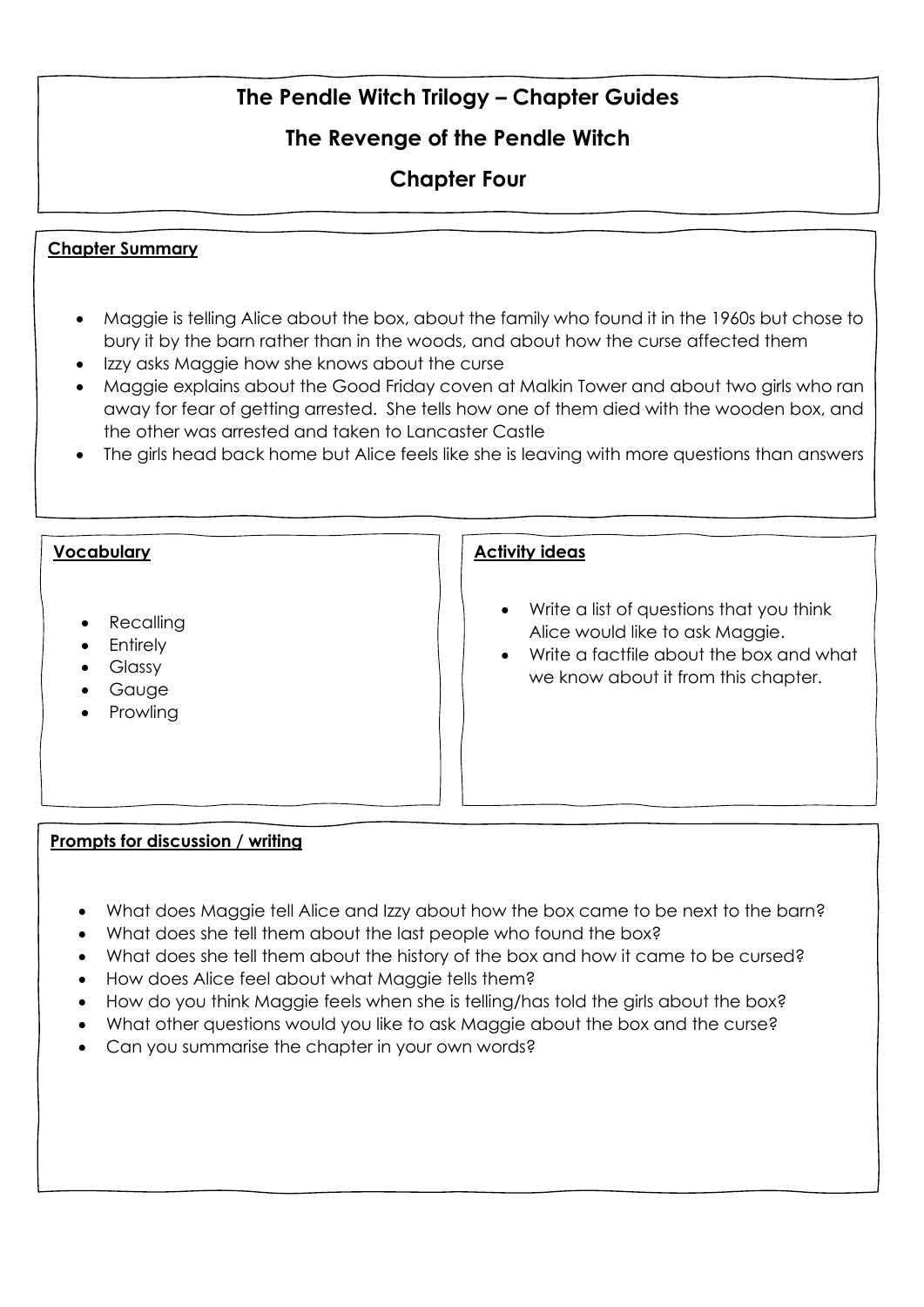## **The Revenge of the Pendle Witch**

## **Chapter Five**

### **Chapter Summary**

- Agnes is sitting in the woods with the box, recalling what Demdike and her family did
- She then remembers Margaret arriving with the magistrate
- A raven calls to her and lands on her hand she remembers Chattox telling her about animals being used to help with witchcraft and she feels this raven is her familiar (spirit animal)
- She thinks again about how Margaret left her and handed her over to the magistrate and feels that the betrayal from someone she loved and thought she could trust needs avenging
- Agnes is confused about where she is and how long she has been dead for
- She leaves the woods with the raven and is startled by a passing car
- She collects some herbs and tries to picture Margaret but instead sees the image of a girl she doesn't recognise. She imagines touching her neck and saying, "Tell me where she is."

#### **Vocabulary**

- Condemning
- Shackled
- Mulchy
- Constellation
- Erratically
- Incantations
- Bittersweet
- Vengeance
- Abyss
- Obliviously

### **Prompts for discussion / writing**

- Write a list of the things that confuse Agnes because they have changed since she was alive. Write an explanation about each of them.
- Create a character profile of Agnes, including her appearance, her history, and her current aims.

- What animal sits on Agnes' hand and how does it make her feel?
- What does Agnes remember about what Chattox told her about animals?
- Where does Agnes go?
- How does she feel about not knowing how long she has been underground for?
- How are things different to last time Agnes remembers?
- What does Agnes collect and why?
- Who does Agnes expect to see when she does her spell?
- Who do you think she actually sees?
- Can you summarise the chapter in your own words?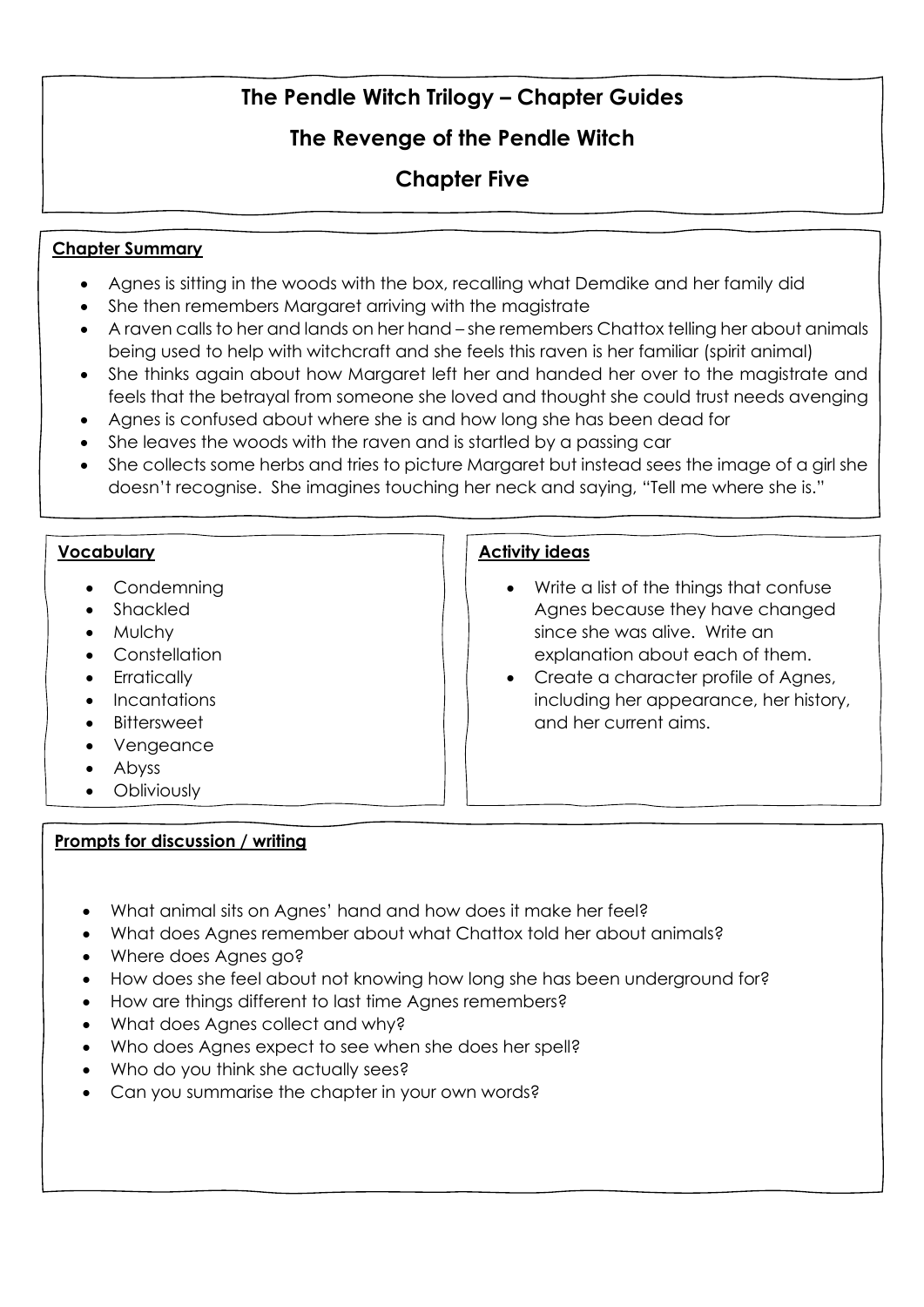## **The Revenge of the Pendle Witch**

## **Chapter Six**

### **Chapter Summary**

- Alice and her family are about to eat lunch when Alice suddenly feels cold and dizzy. She feels a hand on her neck, and hears a voice saying, "Tell me where she is"
- Alice collapses to the floor and dad guides her to a chair
- Mum suggests Alice needs to see a doctor
- She goes outside and dad comes to check that she is ok
- Allice persuades dad to take her back to Cat Gallows Wood
- They go and realise the box has been dug up. They then find a hole like a shallow grave
- It thunders and dad takes Alice back to the car to take her home
- As they are driving away, Alice notices a teenage girl with a raven on her shoulder

#### **Vocabulary**

- Rasping
- Surreal
- Detached
- Vacantly
- Unconvincingly
- Menacing
- Intensifying
- Penetrating
- Dishevelled

### **Prompts for discussion / writing**

- Write a diary entry from Alice's point of view to describe everything that happened to her that day. Recall the events from the chapter and how she feels about them.
- Write a paragraph about what you think will happen next.

- What happens to Alice? How does this link to the end of the previous chapter?
- Where does Alice persuade dad to take her?
- What does she want to find there?
- What do they actually find?
- How does this make Alice feel?
- How would you feel?
- What happens to make dad rush them back to the car?
- What do they see as they are driving home?
- Can you summarise the chapter in your own words?
- What do you predict is going to happen?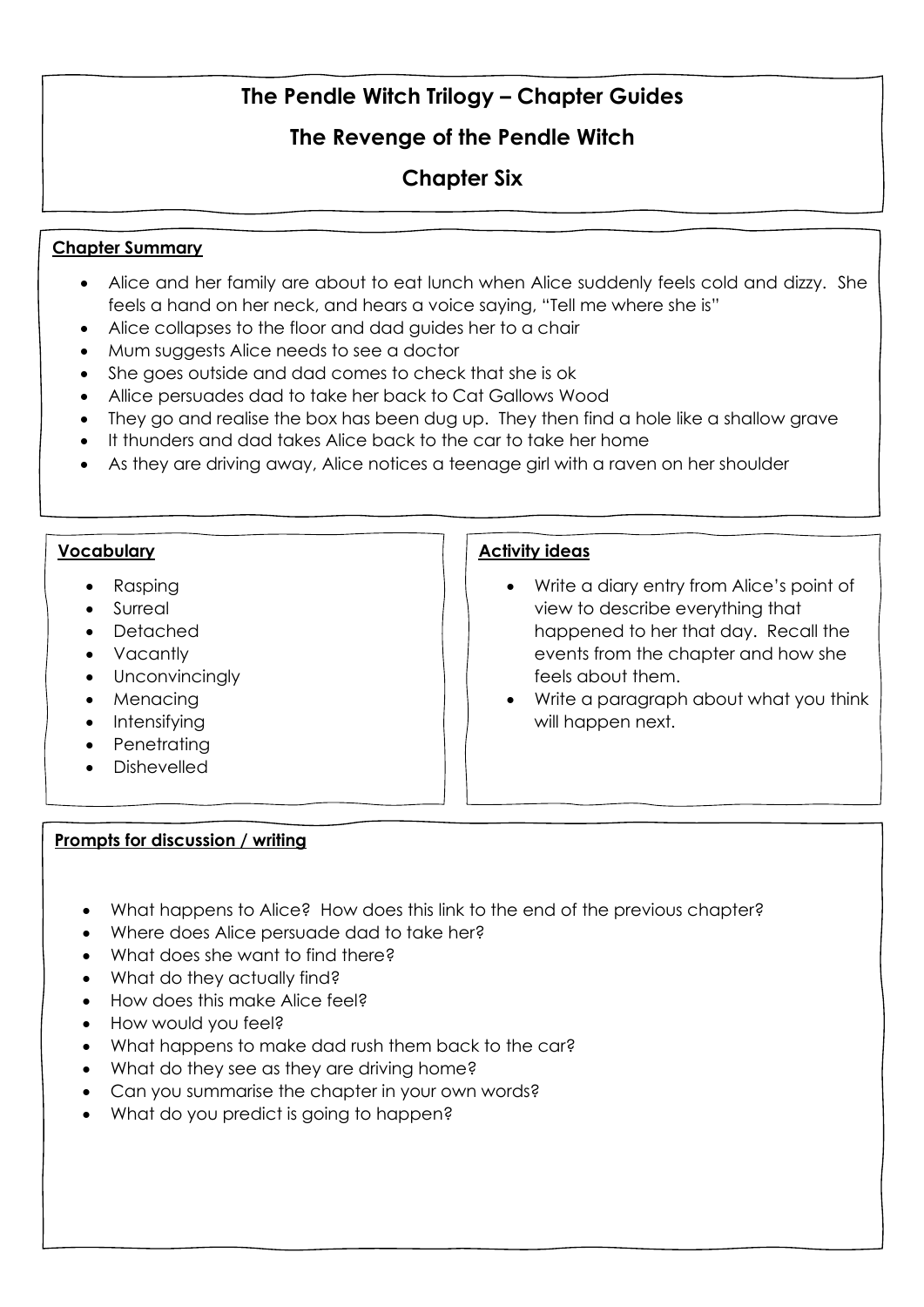# **The Revenge of the Pendle Witch**

# **Chapter Seven**

### **Chapter Summary**

- Agnes walks along the lane in the thunderstorm
- She sees Pendle Hill then comes to a wooded area with a stream and a farmhouse, which feel familiar to her
- Agnes goes into a field and digs up some clay
- She makes a clay model of Margaret and says a spell to see where she is
- Maggie is at home when she suddenly feels sharp pains
- She suspects it has something to do with Agnes
- She is about to get something out of her drawer when she hears a voice behind her saying, "Hello again"

### **Vocabulary**

- Perched
- **Despondently**
- Malformed
- Leaden
- Shrouded
- Meandering
- Instinctively
- Splendour
- Majestic
- Winced

### **Prompts for discussion / writing**

- Write the opening of the next chapter based on your predictions about what will happen next.
- Look back through the book so far and write a list of the different spells Agnes uses, what they do, and what items she needs to make each one work.

- What is the 'mechanical cart' and why does the author describe it like this?
- What does Agnes see that she recognises?
- What does she want to find in the soil and why?
- What happens when Agnes says her spell?
- Why do you think that Maggie is in pain?
- What happens at the end of the chapter and who do you think says, "Hello again"
- How do you think Maggie feels when she hears this?
- Can you summarise the chapter in your own words?
- What do you predict will happen next?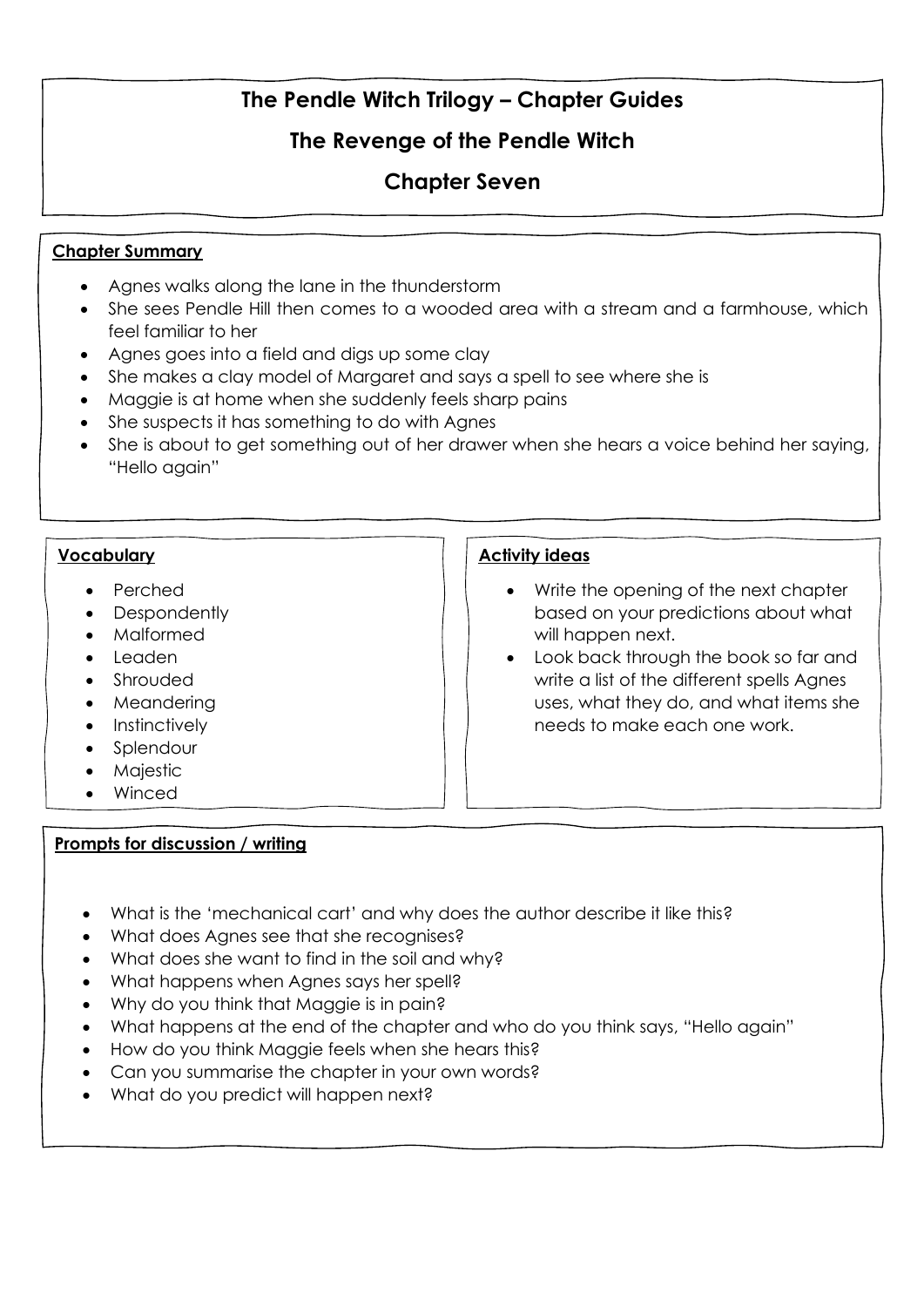# **The Revenge of the Pendle Witch**

# **Chapter Eight**

### **Chapter Summary**

- Alice returns to Maggie's and call out to her, "Hello again"
- Alice explains to Maggie that she felt a hand on her throat and heard a voice
- She then tells her about going back to Cat Gallows Woods and seeing the holes
- Maggie suffers the sharp pains again
- She sits down and pulls the handkerchief out of her pocket. She opens it and inside are teeth
- Alice looks away, and in the reflection in the glass door, she sees Maggie as a teenage girl
- Maggie tells Alice to leave because she has some business to sort out with an old friend

#### **Vocabulary**

- Startled
- Ramble
- Etched

#### **Activity ideas**

- Write a list of the questions Alice wants to ask Maggie. Write the answers you think Maggie might give, using what we have learnt in the book so far and your predictions for the rest of the book.
- Write a diary entry from Maggie's point of view, thinking about the things that have happened, Alice visiting and asking questions, and what you think is happening.

- Who is that says, "Hello again" to Maggie?
- How does Maggie react to hearing the words, and then to realising it's Alice?
- What does Alice tell Maggie?
- How does Maggie react to hearing what Alice tells her?
- What does Maggie get out of her pocket?
- What does Alice think she sees reflected in the glass door?
- What does Alice want to ask Maggie?
- How do you think Alice feels about what is happening and about Maggie's reaction to it?
- Can you summarise the chapter in your own words?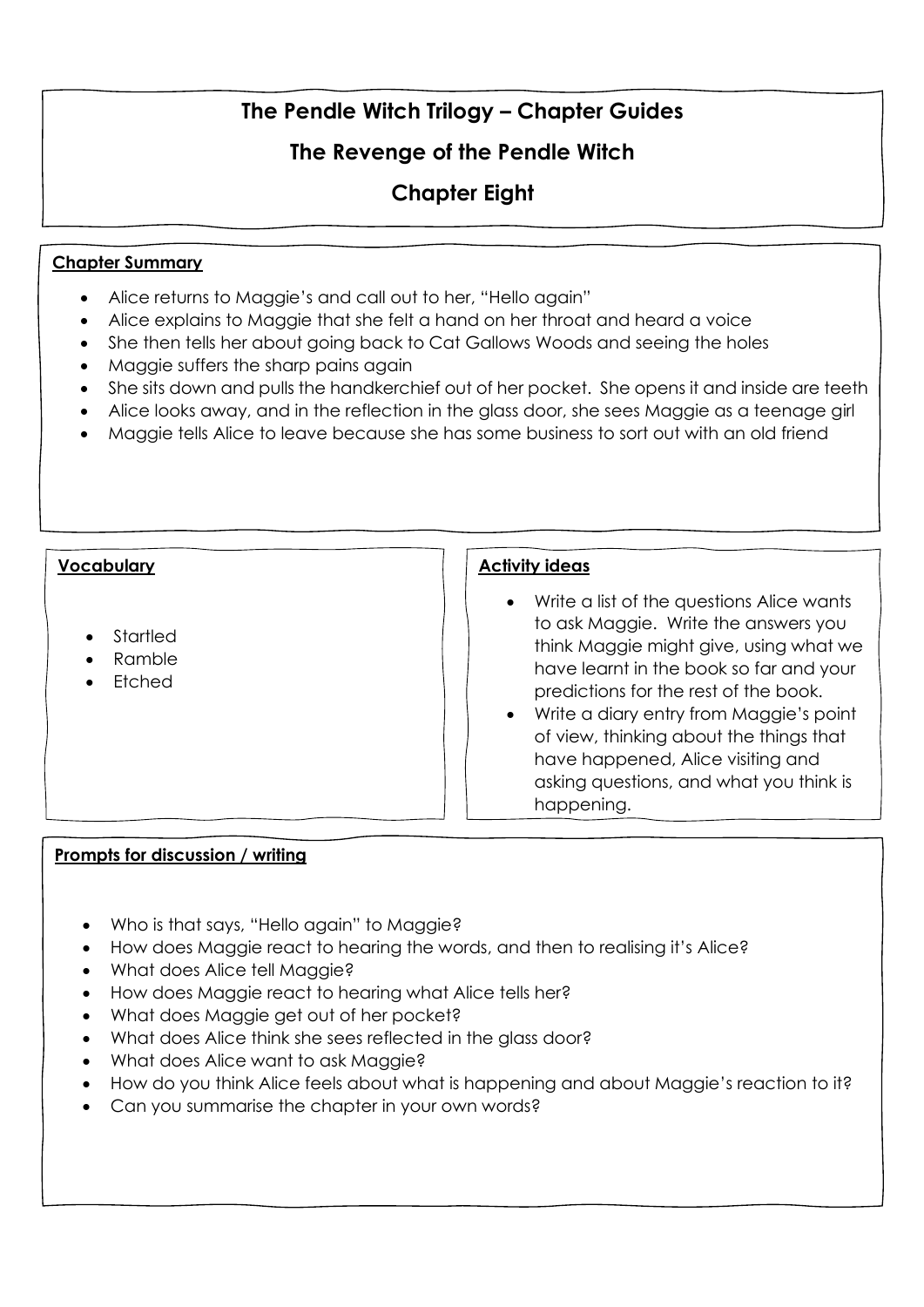## **The Revenge of the Pendle Witch**

## **Chapter Nine**

### **Chapter Summary**

- Agnes is sitting in the field across from Alice's house
- She has tried to harm Margaret by stabbing at the clay doll
- She spots the girl from the car (Alice) coming down the hill towards the house
- Alice sits by the barn and a raven lands beside her
- Agnes casts a spell to use the raven to speak for her
- Alice hears the raven saying, "tell me where she is"
- The raven transforms into a teenage girl (Agnes) who demands Alice tell her where Margaret is, then changes back to the raven again
- Alice runs home

#### **Vocabulary**

- Foreboding
- Instinctively
- Linger
- Mesmerised
- Desperation
- Dishevelled
- Encountered

### **Activity ideas**

- Write a list of words from the chapter which show how Alice is feeling through her actions. Categorise these into the emotions she feels.
- Write a paragraph explaining what you predict will happen next.

- What is Agnes thinking about the spell she has done?
- Why does Chaos screech then fly over towards the buildings across the road from Agnes?
- Why does Alice decide to sit beside the barn?
- How does Alice react to the raven landing beside her?
- What does Agnes' spell do?
- How does Alice react to hearing the raven speak?
- What happens after the bird's eyes glow red?
- How do you think Alice is feeling? What evidence in the text is there to suggest this?
- Can you summarise the chapter in your own words?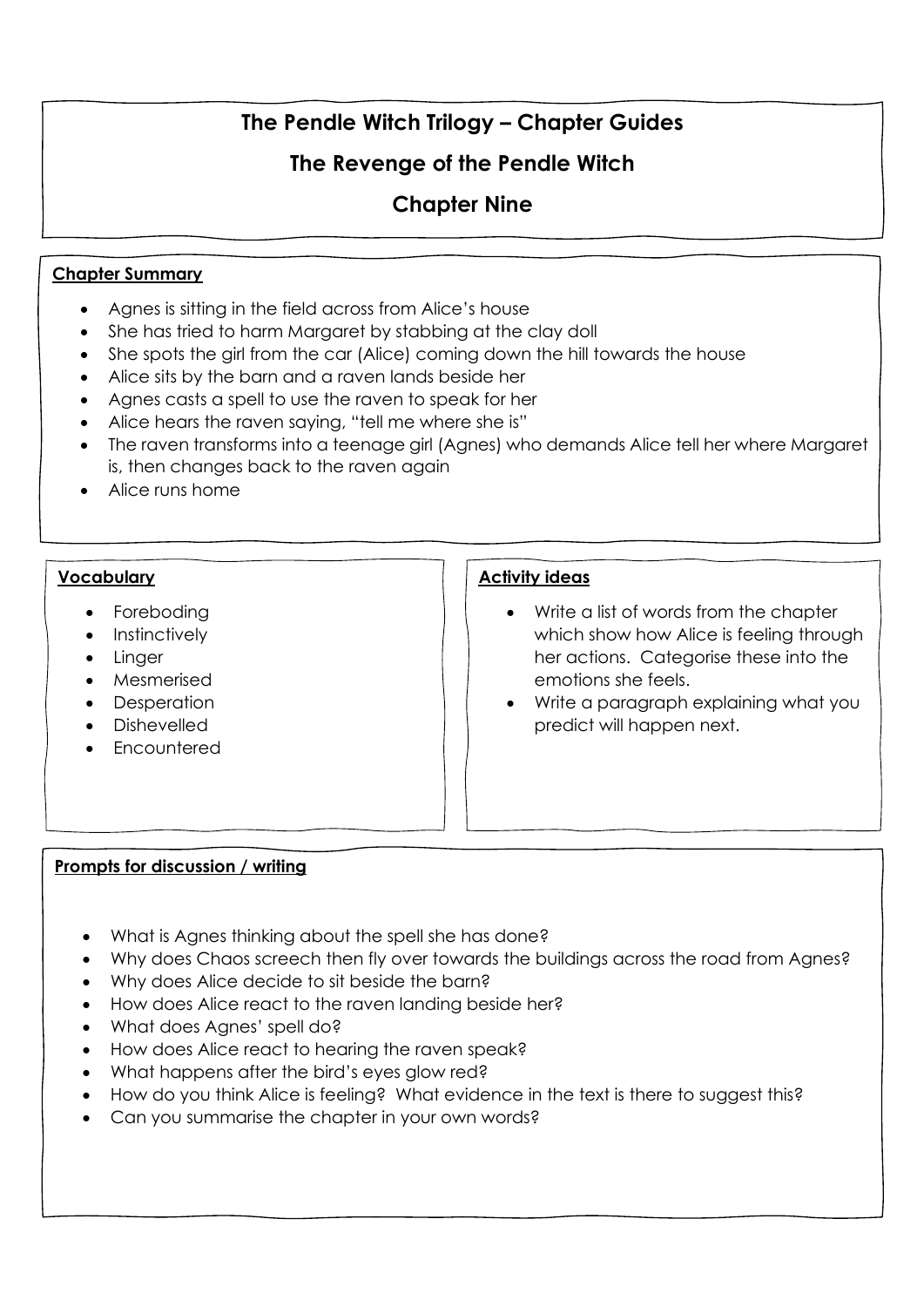# **The Revenge of the Pendle Witch**

## **Chapter Ten**

### **Chapter Summary**

- Alice is in bed, afraid of going to sleep
- She remembers hearing the voice and seeing the reflection of Maggie change
- She doesn't sleep all night
- In the morning, she offers to take Floss for a walk, and goes back to Maggie's house

### **Vocabulary**

- Divert
- Chaotic
- Distorted
- Recur
- Inquisitiveness

### **Activity ideas**

- Write a paragraph of advice you would give to Alice about what she should do.
- Write a paragraph about what you would do if you were Alice – would you have gone to see Maggie? Would you have told anyone about what happened? Would you try to find Agnes?

- Why does Alice not want to sleep?
- What does she realise about Maggie?
- What questions do you think Alice wants to ask Maggie?
- Why do you think Alice debates with herself about what she should say to Maggie?
- What excuse does Alice use to get out of the house?
- Would you have gone to see Maggie if you were Alice?
- How does Maggie react to Alice coming back to see her?
- Can you summarise the chapter in your own words?
- What do you predict will happen in the final three chapters?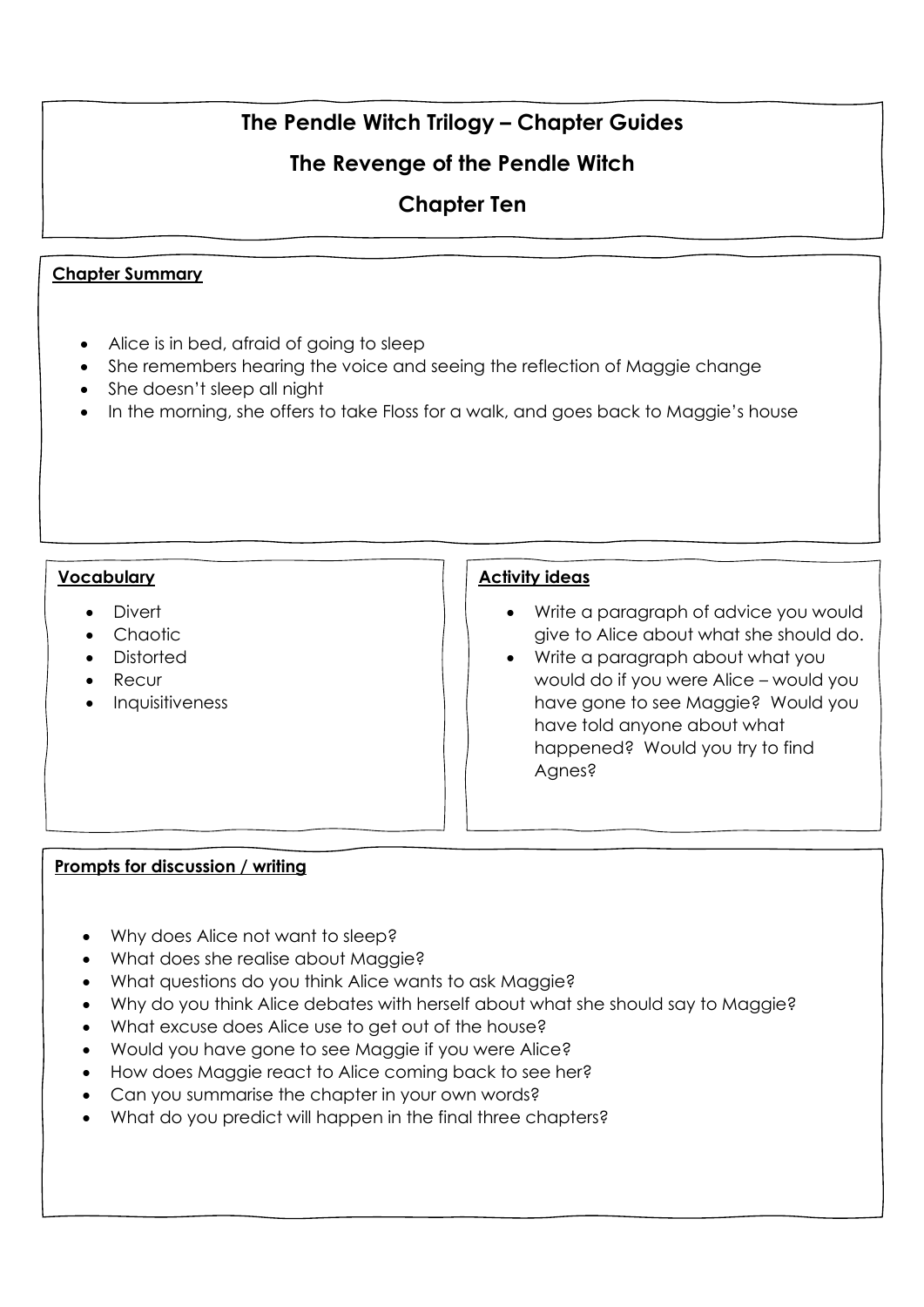# **The Revenge of the Pendle Witch**

# **Chapter Eleven**

### **Chapter Summary**

- Agnes doesn't sleep either; she is waiting to see where Alice will go
- In the morning, she hears Floss barking and sees Alice heading up the hill; Agnes follows
- Alice goes into Maggie's and Maggie asks her what she thinks she knows
- Maggie sees Alice checking her reflection in the glass door; Maggie picks up the teeth and Alice watches the reflection change to that of the girl again
- Maggie becomes Margaret and senses that Agnes has come to find her
- The door opens and Agnes is standing in the doorway
- Margaret explains that she took the box back to the woods knowing it would raise Agnes
- Agnes holds the clay doll over the fire and Margaret is shaking the teeth
- Alice yells at them to stop

#### **Vocabulary**

- Anticipation
- Hypnotic
- Abruptness
- Instinctively
- Loftily
- Silhouette
- Consumed
- Paralysing
- **Manically**
- **Traitorous**

### **Prompts for discussion / writing**

- Write the start of the next chapter in the style of the author, based on your prediction of what will happen next.
- Imagine interviewing each of the three characters about what is happening. What would you ask them and what do you think their answers would be?

- Why has Agnes not slept?
- What does she hope will happen when she follows Alice?
- Why do you think Alice doesn't say anything when she gets to Maggie's?
- What does Alice do and how does Maggie respond to it?
- What happens when Maggie holds the teeth and what explanation does she have?
- Who enters the house?
- What does Margaret tell Agnes about the box?
- How does Agnes hurt Margaret?
- Can you summarise the chapter in your own words?
- What do you predict will happen?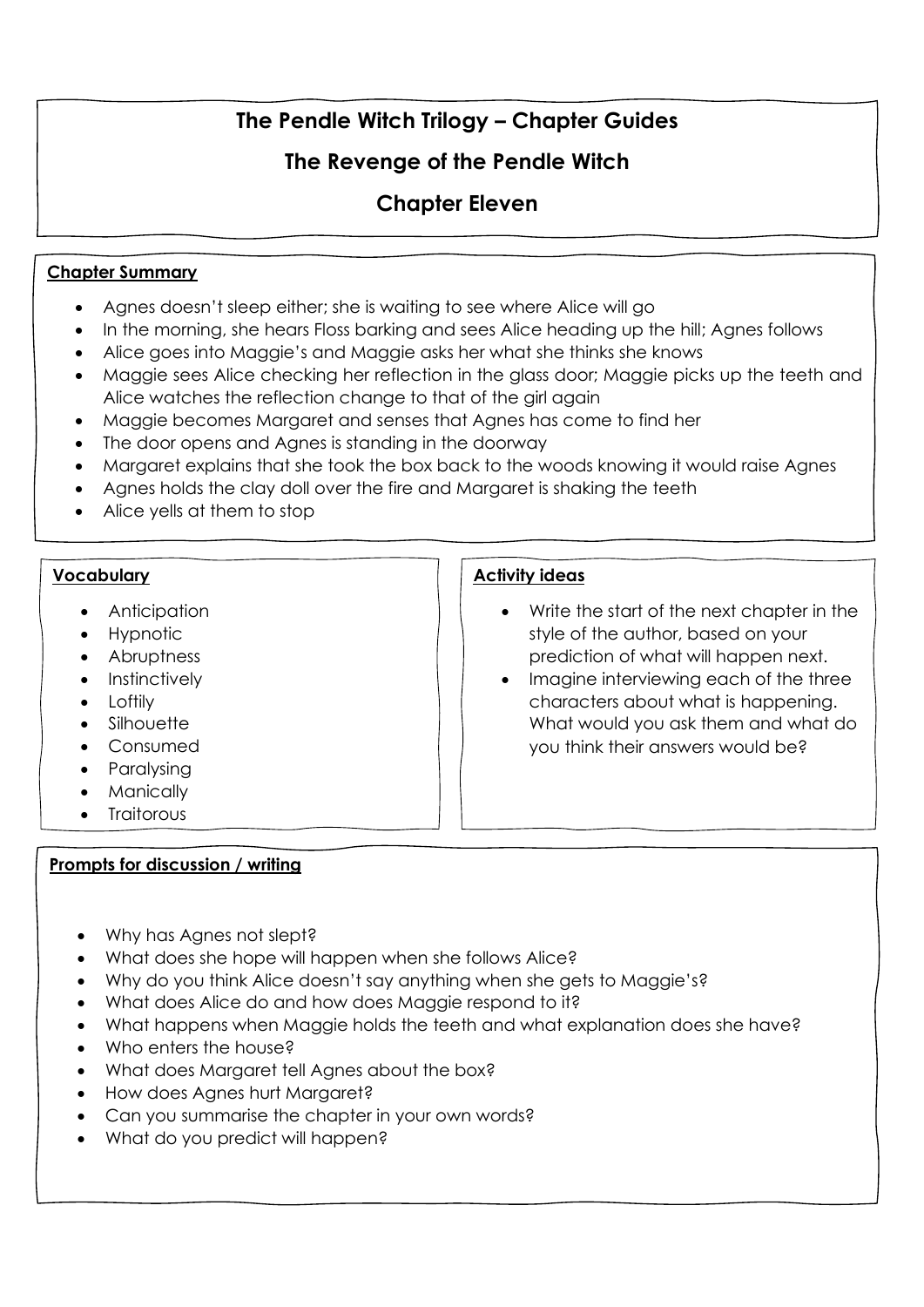## **The Curse of the Pendle Witch**

## **Chapter Twelve**

### **Chapter Summary**

- Margaret and Agnes both stop
- Alice asks them who they are and why they are trying to harm each other
- Margaret and Agnes start arguing again
- Alice demands them to stop
- She persuades them to give her the box and the teeth and encourages them to talk
- Margaret and Agnes each share their side of the story about what happened, each accusing the other of lying and betrayal
- Agnes suddenly grabs the box and teeth from the table

#### **Vocabulary**

- Animated
- Flailing
- Clamour
- Scoffs
- Usher
- Hysteria
- Subdued

#### **Activity ideas**

- Summarise the arguments that Agnes and Margaret have against each other. What advice would you give them to settle the disagreement?
- Create a short drama to show the arguments Agnes and Margaret have against each other and the emotions they each feel.

- How does Alice deal with the arguing?
- How is she feeling about the situation?
- What does Agnes say about her feelings towards Margaret and her reasons for them?
- What does Margaret say in response?
- Why do you think Alice takes the box and the teeth from Agnes and Margaret?
- How do Agnes and Margaret feel after hearing each other's side of things?
- What does Agnes hear which upsets her again?
- Can you summarise the chapter in your own words?
- What do you predict will happen in the final chapter?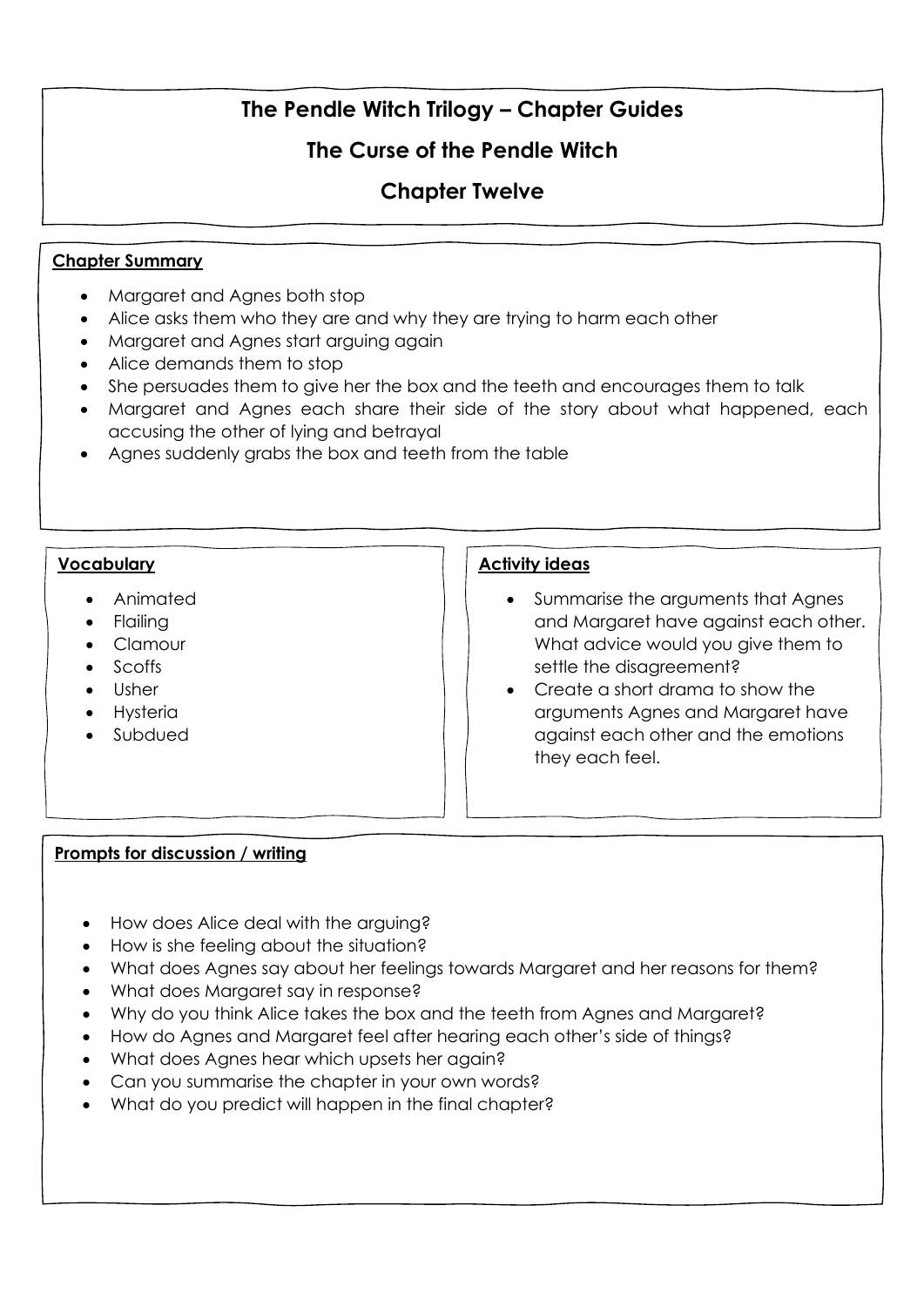## **The Revenge of the Pendle Witch**

## **Chapter Thirteen**

### **Chapter Summary**

- Agnes is angry that Margaret left her in the woods for 400 years
- The girls continue to argue over who betrayed who
- Agnes throws the teeth in the box
- The raven flies erratically around the room
- Alice realises she can't get out because Margaret is blocking her exit
- Agnes starts chanting; Alice grabs the box from her and hurls it in the fire
- The raven and Agnes both turn to dust
- Margaret becomes Maggie again
- The epilogue explains that Maggie passed away peacefully minutes later, and that Alice has since been researching the witches but still fails to understand what truly happened

### **Vocabulary**

- Thrashing
- Commotion
- Erratically
- Incessantly
- Monotone
- Ferocity
- **Pearlescence**

### **Activity ideas**

• Write a review of the book – include a summary of the plot, your favourite part, how much you enjoyed it, and who you would recommend it to. Email it to [rachel@rachelhelenauthor.co.uk](mailto:rachel@rachelhelenauthor.co.uk) and it might feature on the website!

- What does Agnes ask Margaret?
- Why do they start arguing again?
- What does Agnes grab?
- What does Alice do when Agnes starts chanting a spell?
- What happens after the box is thrown in the fire?
- What does Maggie ask Alice for?
- What happens at the end of the chapter and what do we learn about this in the epilogue?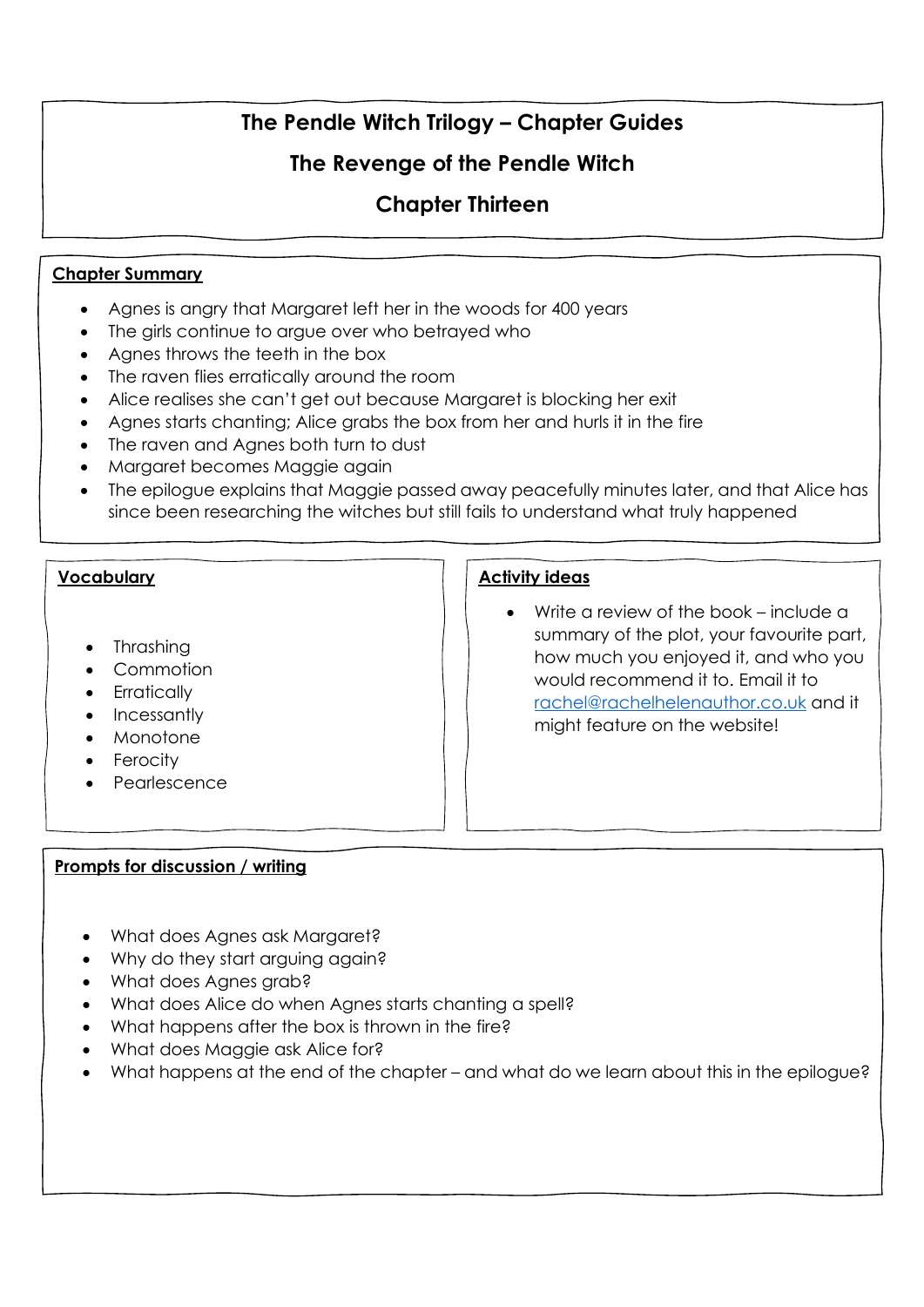## **The Revenge of the Pendle Witch**

## **Writing Plan**

### **Day one**

Refer back to the chapter summaries and children's responses after each chapter.

Create a boxed plot/story map/story mountain for the book, picking out the key events (an example is available to download from the website: [www.rachelhelenauthor.co.uk\)](http://www.rachelhelenauthor.co.uk/)

Give children parameters for what needs to stay the same and what can be changed for them to create their own story. For example, things they could change might be: who the characters are; what argument they have had and why one wants revenge; how the argument is resolved or otherwise. And things that might stay the same could be: the use of the box, teeth and clay doll, the link to the Pendle Witches, the fact that two of the characters both feel betrayed by the other.

Model this to them by creating a plan which will be used to model writing during the week.

### **Day two**

Refer back to the model plan. Recap the style of writing used by the author – alternating between first person and present tense, and third person and past tense.

Write the opening paragraph / two paragraphs, modelling the writing and collecting children's ideas to assist with this. During this, also include modelling reading back and self-correcting. Set objectives which relate to work the children have done during the reading of the book – ideas for these are included in the boxed plot download.

Children then write the first two boxes from their plan, with an emphasis on achieving the relevant objectives.

### **Day three**

Read back what was written on day two. Model the writing of the next part of the story, including self-correcting.

Children then write the next two boxes from their plan, again with an emphasis on achieving the relevant objectives.